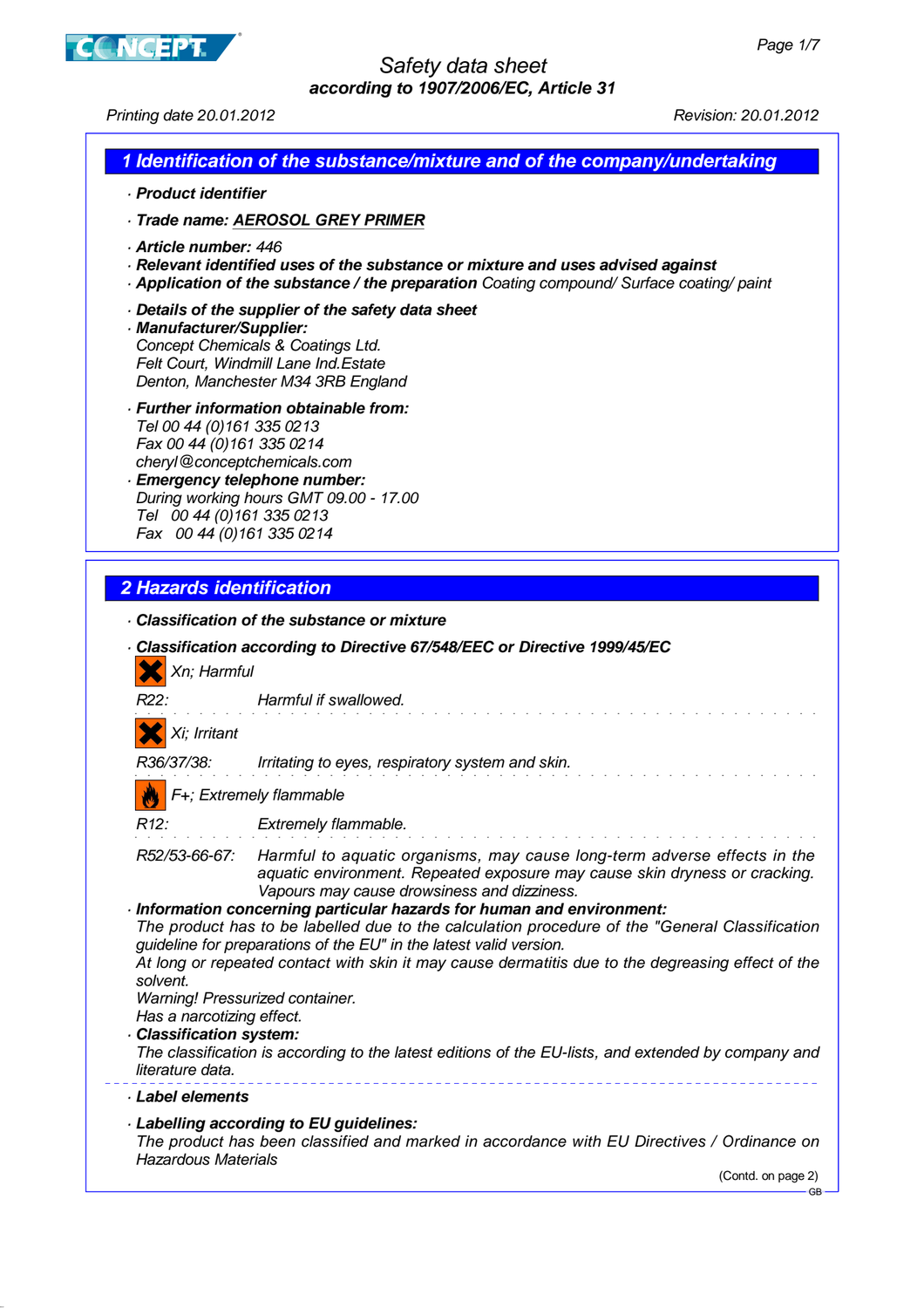Printing date 20.01.2012 Revision: 20.01.2012

**CNCEPT** 

#### **Trade name: AEROSOL GREY PRIMER**

(Contd. of page 1)

#### · **Code letter and hazard designation of product:** Xn Harmful F+ Extremely flammable · **Risk phrases:** 12 Extremely flammable. 22 Harmful if swallowed. 36/37/38 Irritating to eyes, respiratory system and skin. 52/53 Harmful to aquatic organisms, may cause long-term adverse effects in the aquatic environment. 66 Repeated exposure may cause skin dryness or cracking. 67 Vapours may cause drowsiness and dizziness. · **Safety phrases:** 16 Keep away from sources of ignition - No smoking. 23 Do not breathe gas/fumes/vapour/spray (appropriate wording to be specified by the manufacturer). 26 In case of contact with eyes, rinse immediately with plenty of water and seek medical advice. 37 Wear suitable gloves. 38 In case of insufficient ventilation, wear suitable respiratory equipment. 51 Use only in well-ventilated areas. 60 This material and its container must be disposed of as hazardous waste. · **Special labelling of certain preparations:** Safety data sheet available for professional user on request. Pressurized container: protect from sunlight and do not expose to temperatures exceeding 50°C. Do not pierce or burn, even after use. Do not spray on a naked flame or any incandescent material. Buildup of explosive mixtures possible without sufficient ventilation. Keep out of the reach of children · **Other hazards** · **Results of PBT and vPvB assessment** · **PBT:** Not applicable. · **vPvB:** Not applicable.

#### **3 Composition/information on ingredients**

· **Chemical characterization: Mixtures**

· **Description:** Mixture of substances listed below with nonhazardous additions.

| Dangerous components:              |              |                                                                     |            |  |
|------------------------------------|--------------|---------------------------------------------------------------------|------------|--|
| CAS: 67-64-1<br>EINECS: 200-662-2  | propan-2-one | $X$ Xi R36; $\bigcup$ F R11<br>R66-67                               | 10-25%     |  |
|                                    | <b>PAINT</b> | $\times$ Xn R22; $\times$ Xi R36/37/38<br>R <sub>10</sub> -52/53-67 | 10-25%     |  |
| CAS: 106-97-8<br>EINECS: 203-448-7 | butane       | $\mathbf{A}$ F+ R12                                                 | $5 - 10\%$ |  |

· **Additional information** For the wording of the listed risk phrases refer to section 16.

#### **4 First aid measures**

#### · **Description of first aid measures**

- · **After inhalation** Supply fresh air; consult doctor in case of complaints.
- · **After skin contact** Generally the product does not irritate the skin.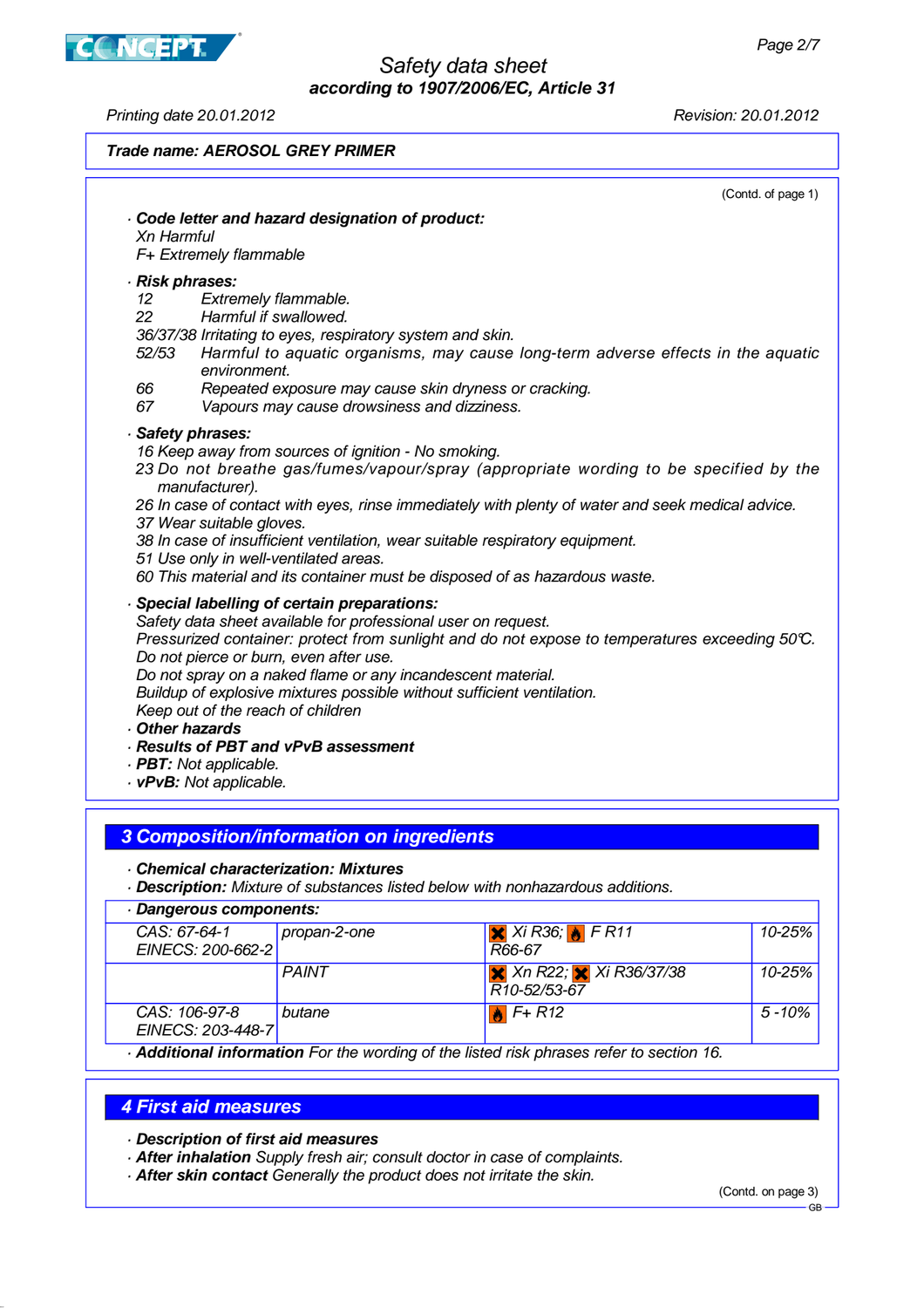

Printing date 20.01.2012 Revision: 20.01.2012

(Contd. of page 2)

## **Trade name: AEROSOL GREY PRIMER**

· **After eye contact**

Rinse opened eye for several minutes under running water. If symptoms persist, consult a doctor.

- · **After swallowing** If symptoms persist consult doctor.
- · **Information for doctor**
- · **Most important symptoms and effects, both acute and delayed** No further relevant information available.
- · **Indication of any immediate medical attention and special treatment needed** No further relevant information available.

# **5 Firefighting measures**

- · **Extinguishing media**
- · **Suitable extinguishing agents** CO2, powder or water spray. Fight larger fires with water spray or alcohol resistant foam.
- · **For safety reasons unsuitable extinguishing agents** Water with full jet.
- · **Special hazards arising from the substance or mixture** No further relevant information available.
- · **Advice for firefighters**
- · **Protective equipment:** No special measures required.

# **6 Accidental release measures**

- · **Personal precautions, protective equipment and emergency procedures** Wear protective equipment. Keep unprotected persons away.
- · **Environmental precautions:** Do not allow to enter sewers /surface or ground water drains.
- · **Methods and material for containment and cleaning up:** Ensure adequate ventilation.
- · **Reference to other sections** See Section 8 for information on personal protection equipment. See Section 13 for disposal information.

# **7 Handling and storage**

- · **Precautions for safe handling** Open and handle receptacle with care. Risk of serious damage to eyes.
- · **Information about fire and explosion protection:** Do not spray onto a naked flame or any incandescent material. Keep ignition sources away - Do not smoke. Protect against electrostatic charges. Pressurized container: protect from sunlight and do not expose to temperatures exceeding 50°C, i.e. electric lights. Do not pierce or burn, even after use.
- · **Conditions for safe storage, including any incompatibilities**
- · **Storage**
- · **Requirements to be met by storerooms and receptacles:** Store in a cool location. Observe official regulations on storing packagings with pressurized containers.
- · **Information about storage in one common storage facility:** Not required.
- · **Further information about storage conditions:** Store in cool, dry conditions in well sealed receptacles. Protect from heat and direct sunlight.

(Contd. on page 4)

<sup>·</sup> **Handling**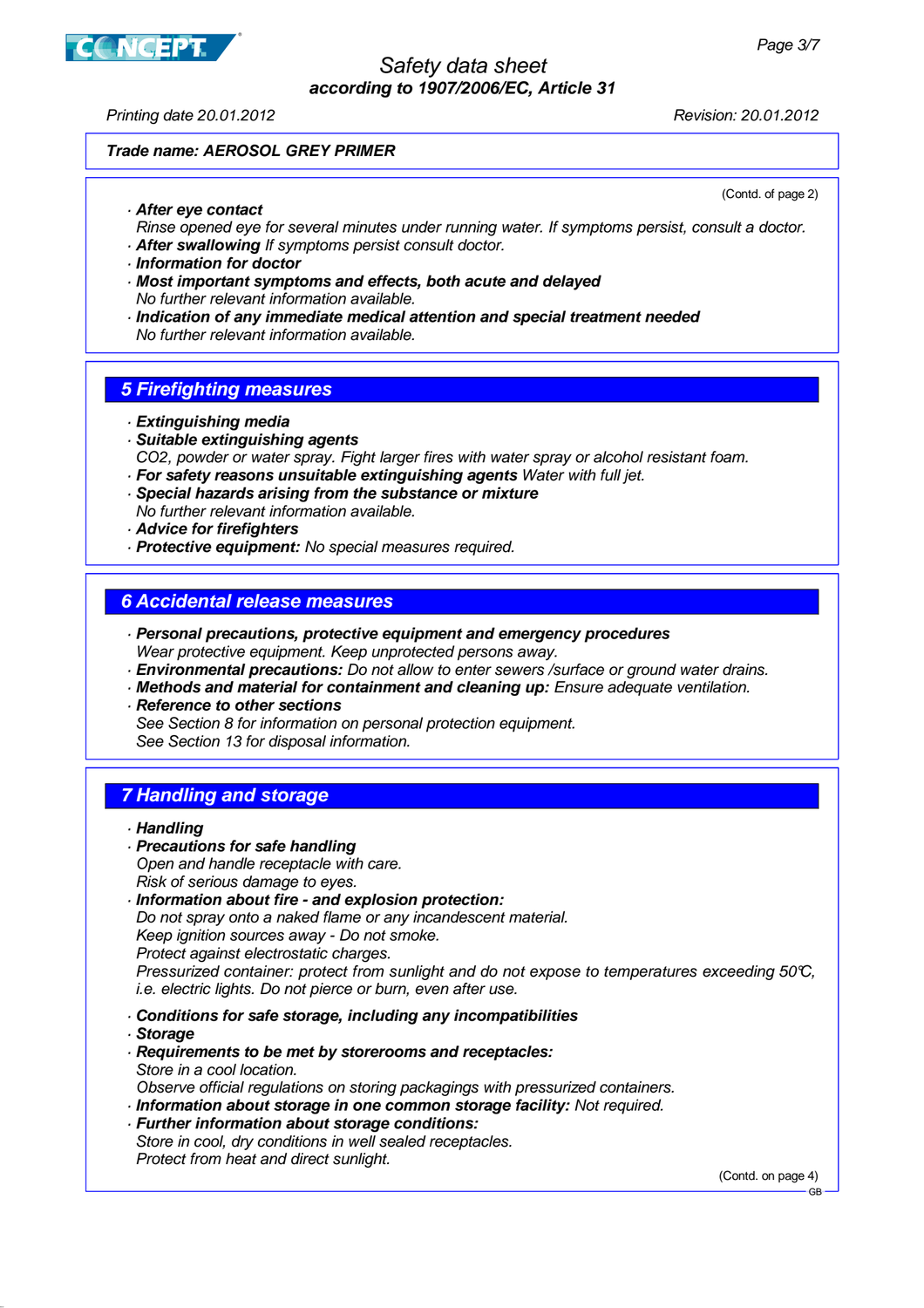**CONCEPT** 

Printing date 20.01.2012 Revision: 20.01.2012

(Contd. of page 3)

**Trade name: AEROSOL GREY PRIMER**

· **Specific end use(s)** No further relevant information available.

**8 Exposure controls/personal protection**

· **Additional information about design of technical facilities:** No further data; see item 7.

- · **Control parameters**
- · **Ingredients with limit values that require monitoring at the workplace:**
- **67-64-1 propan-2-one**

WEL Short-term value: 3620 mg/m<sup>3</sup>, 1500 ppm Long-term value: 1210 mg/m<sup>3</sup>, 500 ppm

#### **106-97-8 butane**

WEL Short-term value: 1810 mg/m<sup>3</sup>, 750 ppm Long-term value:  $1450$  mg/m<sup>3</sup>, 600 ppm Carc (if more than 0.1% of buta-1.3-diene)

· **Additional information:** The lists valid during the making were used as basis.

- · **Exposure controls**
- · **Personal protective equipment**
- · **General protective and hygienic measures** Keep away from foodstuffs, beverages and feed. Immediately remove all soiled and contaminated clothing Wash hands before breaks and at the end of work. Avoid contact with the eyes and skin.

· **Respiratory protection:** In case of brief exposure or low pollution use respiratory filter device. In case of intensive or longer exposure use self-contained respiratory protective device. Use suitable respiratory protective device in case of insufficient ventilation.

- · **Protection of hands:** Rubber gloves
- · **Material of gloves** Nitrile rubber, NBR
- · **Penetration time of glove material**
	- The exact break trough time has to be found out by the manufacturer of the protective gloves and has to be observed.
- · **Eye protection:** Safety glasses

| -40°C                        |                                                                                                                                                                                                                |
|------------------------------|----------------------------------------------------------------------------------------------------------------------------------------------------------------------------------------------------------------|
| 365.0C                       |                                                                                                                                                                                                                |
|                              |                                                                                                                                                                                                                |
| Product is not selfigniting. |                                                                                                                                                                                                                |
|                              | · Information on basic physical and chemical properties<br>Aerosol<br>According to product specification<br>Characteristic<br>Melting point/Melting range: undetermined<br>Boiling point/Boiling range: $>34C$ |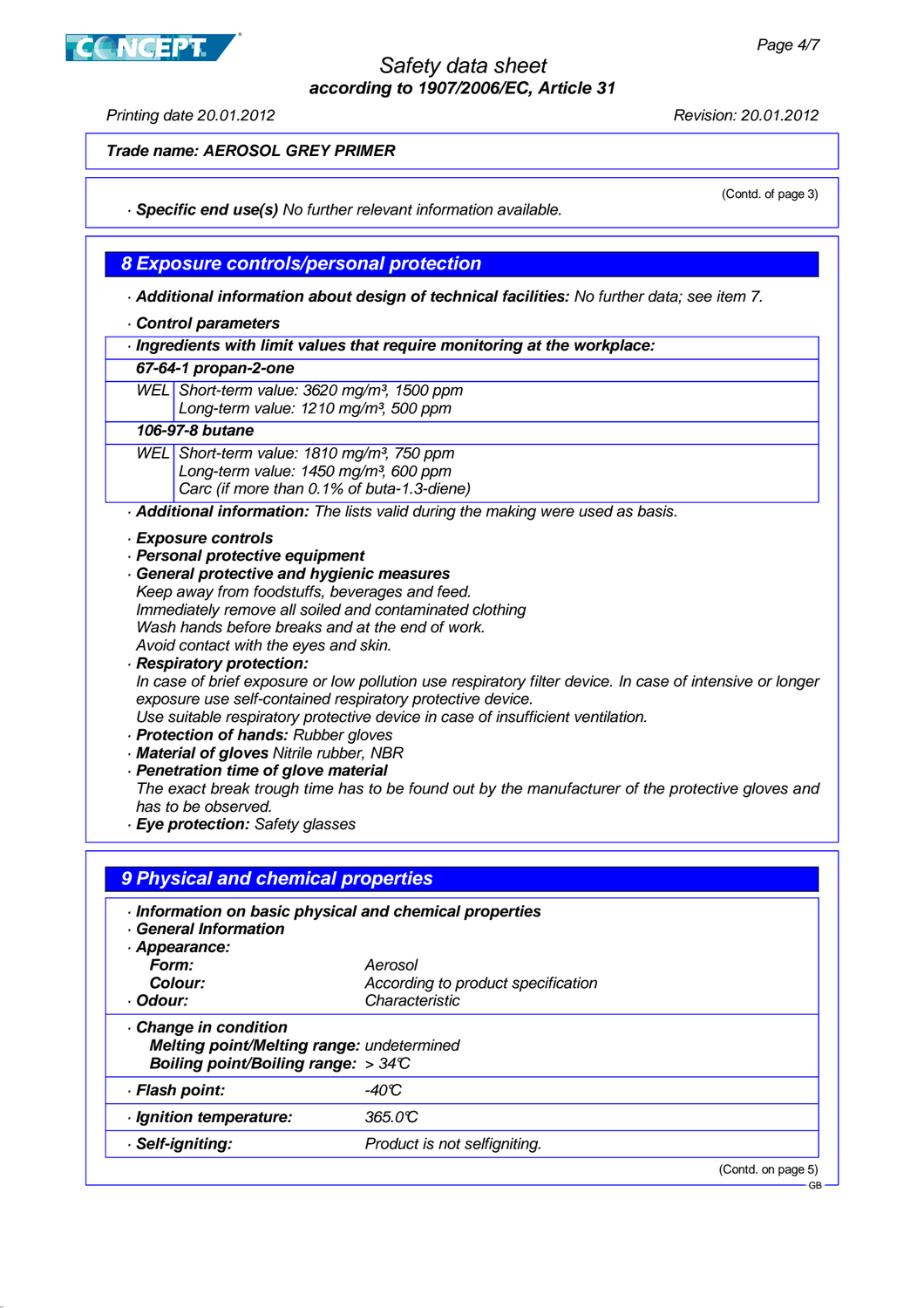



Printing date 20.01.2012 Revision: 20.01.2012

### **Trade name: AEROSOL GREY PRIMER**

|                                                                 | (Contd. of page 4)                                                                              |
|-----------------------------------------------------------------|-------------------------------------------------------------------------------------------------|
| Danger of explosion:                                            | Product is not explosive. However, formation of explosive air/<br>vapour mixtures are possible. |
| · Explosion limits:                                             |                                                                                                 |
| Lower:                                                          | 1.5 Vol $%$                                                                                     |
| <b>Upper:</b>                                                   | 13.0 Vol %                                                                                      |
| Vapour pressure at 20°C:                                        | 8300.0 hPa                                                                                      |
| · Density:                                                      | Not determined                                                                                  |
| Solubility in / Miscibility with<br>Water:<br>Other information | Not miscible or difficult to mix<br>No further relevant information available.                  |

## **10 Stability and reactivity**

- · **Reactivity**
- · **Chemical stability**
- · **Thermal decomposition / conditions to be avoided:**
- No decomposition if used according to specifications.
- · **Possibility of hazardous reactions** No dangerous reactions known
- · **Conditions to avoid** No further relevant information available.
- · **Incompatible materials:** No further relevant information available.
- · **Hazardous decomposition products:** No dangerous decomposition products known

### **11 Toxicological information**

- · **Information on toxicological effects**
- · **Acute toxicity:**
- · **Primary irritant effect:**
- · **on the skin:** No irritant effect.
- · **on the eye:** Irritating effect.
- · **Sensitization:** No sensitizing effects known.
- · **Additional toxicological information:**

The product shows the following dangers according to the calculation method of the General EU Classification Guidelines for Preparations as issued in the latest version. Irritant

## **12 Ecological information**

- · **Toxicity**
- · **Aquatic toxicity:** No further relevant information available.
- · **Persistence and degradability** No further relevant information available.
- · **Behaviour in environmental systems:**
- · **Bioaccumulative potential** No further relevant information available.
- · **Mobility in soil** No further relevant information available.
- · **Additional ecological information:**
- · **General notes:**

Water hazard class 2 (German Regulation) (Self-assessment): hazardous for water. Do not allow product to reach ground water or water course.

Danger to drinking water if even small quantities leak into the ground.

(Contd. on page 6)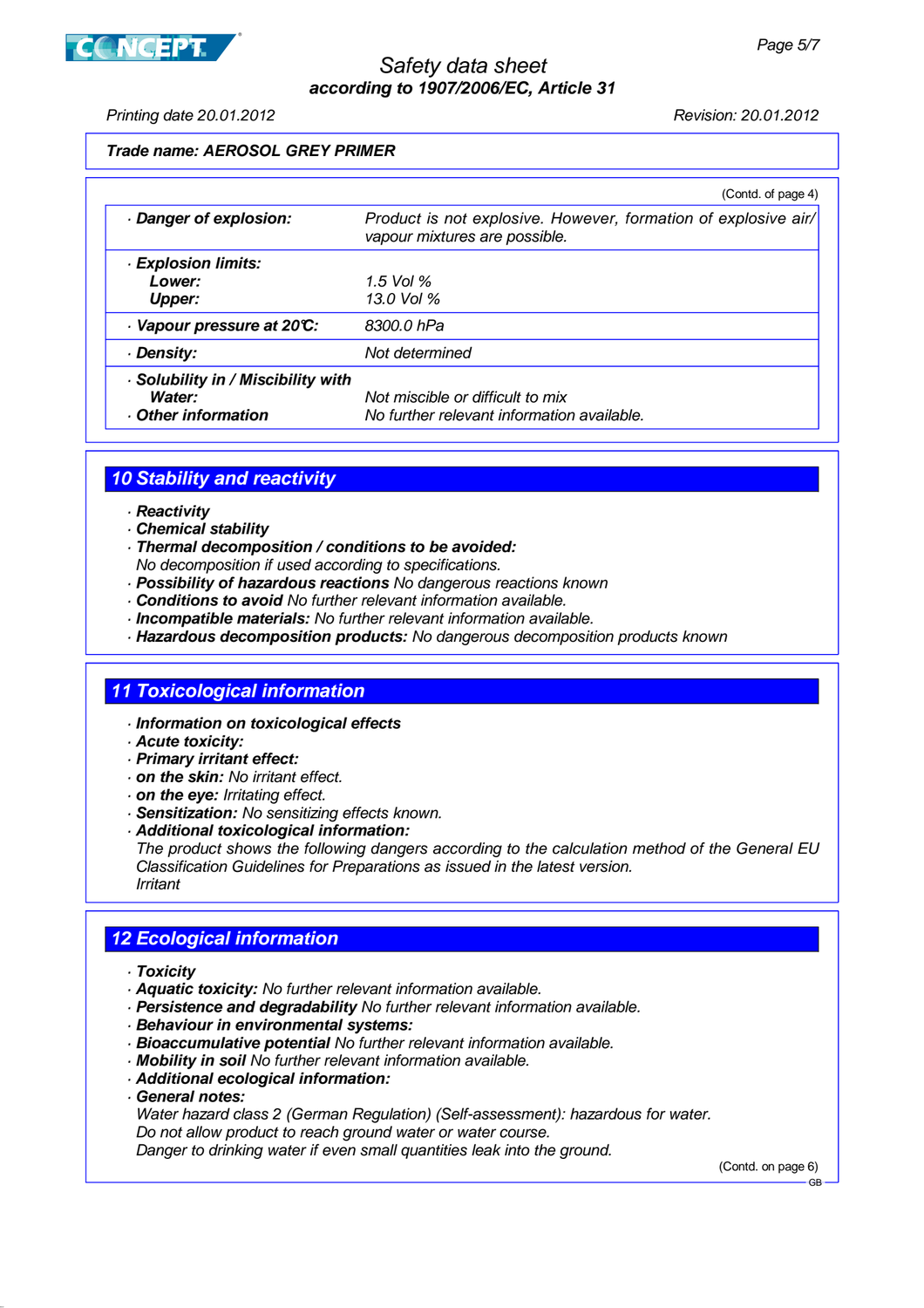# **CONCEPT**

# Safety data sheet **according to 1907/2006/EC, Article 31**

Printing date 20.01.2012 Revision: 20.01.2012

(Contd. of page 5)

#### **Trade name: AEROSOL GREY PRIMER**

· **Results of PBT and vPvB assessment**

· **PBT:** Not applicable.

· **vPvB:** Not applicable.

· **Other adverse effects** No further relevant information available.

## **13 Disposal considerations**

· **Waste treatment methods**

· **Recommendation**

Must not be disposed together with household garbage. Do not allow product to reach sewage system.

· **Uncleaned packaging:**

· **Recommendation:** Disposal must be made according to official regulations.

| <b>14 Transport information</b>                                  |                                                         |
|------------------------------------------------------------------|---------------------------------------------------------|
| · UN-Number<br>· ADR, IMDG, IATA                                 | <b>UN1950</b>                                           |
| · UN proper shipping name<br>$·$ ADR<br>$\cdot$ IMDG<br>$·$ IATA | 1950 AEROSOLS<br><b>AEROSOLS</b><br>AEROSOLS, flammable |
| · Transport hazard class(es)<br>$·$ ADR                          |                                                         |
|                                                                  |                                                         |
| · Class<br>· Label                                               | 2 5F Gases.<br>2.1                                      |
| $\cdot$ IMDG                                                     |                                                         |
|                                                                  |                                                         |
| · Class<br>· Label                                               | 2 Gases.<br>2.1                                         |
| $·$ IATA                                                         |                                                         |
| . Class                                                          | 2.1                                                     |
| · Label<br>· Packing group<br>· ADR, IMDG, IATA                  | 2.1<br>Void                                             |
|                                                                  | (Contd. on page 7)                                      |